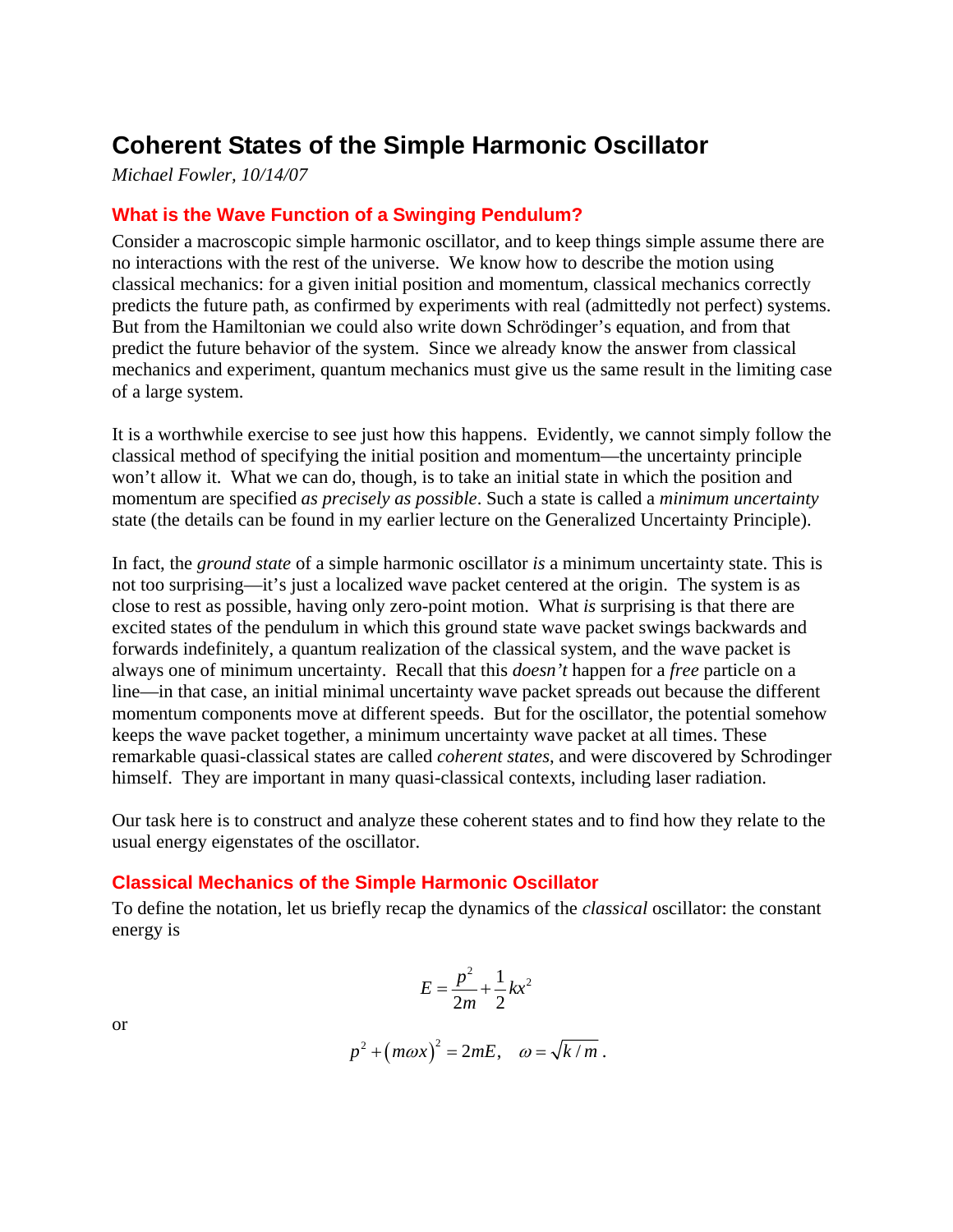The classical motion is most simply described in *phase space*, a two-dimensional plot in the variables  $(m\omega x, p)$ . In this space, the point  $(m\omega x, p)$  corresponding to the position and momentum of the oscillator at an instant of time moves as time progresses at constant angular speed  $\omega$  in a clockwise direction around the circle of radius  $\sqrt{2mE}$  centered at the origin.

(*Note*: phase space is usually defined in terms of the variables  $(x, p)$ , but in describing the simple harmonic oscillator, the pair  $(m\omega x, p)$  are more convenient.)

This motion is elegantly described by regarding the two-dimensional phase space as a complex plane, and defining the dimensionless complex variable

$$
z = \frac{m\omega x + ip}{\sqrt{2\hbar m\omega}}.
$$

The time evolution in phase space is simply

$$
z(t)=z_0e^{-i\omega t}.
$$

The particular choice of (quantum!) scaling factor in defining *z* amounts to defining the unit of energy as  $\hbar\omega$ , the natural unit for the oscillator: it is easy to check that if the classical energy  $E = (n + \frac{1}{2})\hbar\omega$  then the dimensionless  $|z|^2$  is simply the number  $n + \frac{1}{2}$  (which is of course very large, so the  $\frac{1}{2}$  is insignificant).

#### **Minimum Uncertainty Wave Packets**

We established in the lecture on the Generalized Uncertainty Principle that any minimum uncertainty one-dimensional wave function (so  $\Delta p \cdot \Delta x = \hbar/2$ ) for a particle must satisfy the linear differential equation (here  $\hat{p} = -i\hbar d/dx$ )

$$
(\hat{p} - \langle p \rangle) \psi(x) = \lambda (\hat{x} - \langle x \rangle) \psi(x)
$$

where  $\langle x \rangle, \langle p \rangle$ ,  $\lambda$  are constants, and  $\lambda$  is *pure imaginary*. The equation is easy to solve: any minimum uncertainly one-dimensional wave function is a Gaussian wave packet, having expectation value of momentum  $\langle p \rangle$ , centered at  $\langle x \rangle$  and having width  $(\Delta x)^2 = -\hbar/2i\lambda$ . ( $\Delta x$ is defined for a state  $|\psi\rangle$  by  $(\Delta x)^2 = \langle \psi | (x - \langle x \rangle)^2 | \psi \rangle$ .)

That is to say, the minimum uncertainly solution is:

$$
\psi(x) = Ce^{i\langle p\rangle x/\hbar} e^{i\lambda(x-\langle x\rangle)^2/2\hbar} = Ce^{i\langle p\rangle x/\hbar} e^{-(x-\langle x\rangle)^2/4(\Delta x)^2}
$$

with *C* the normalization constant.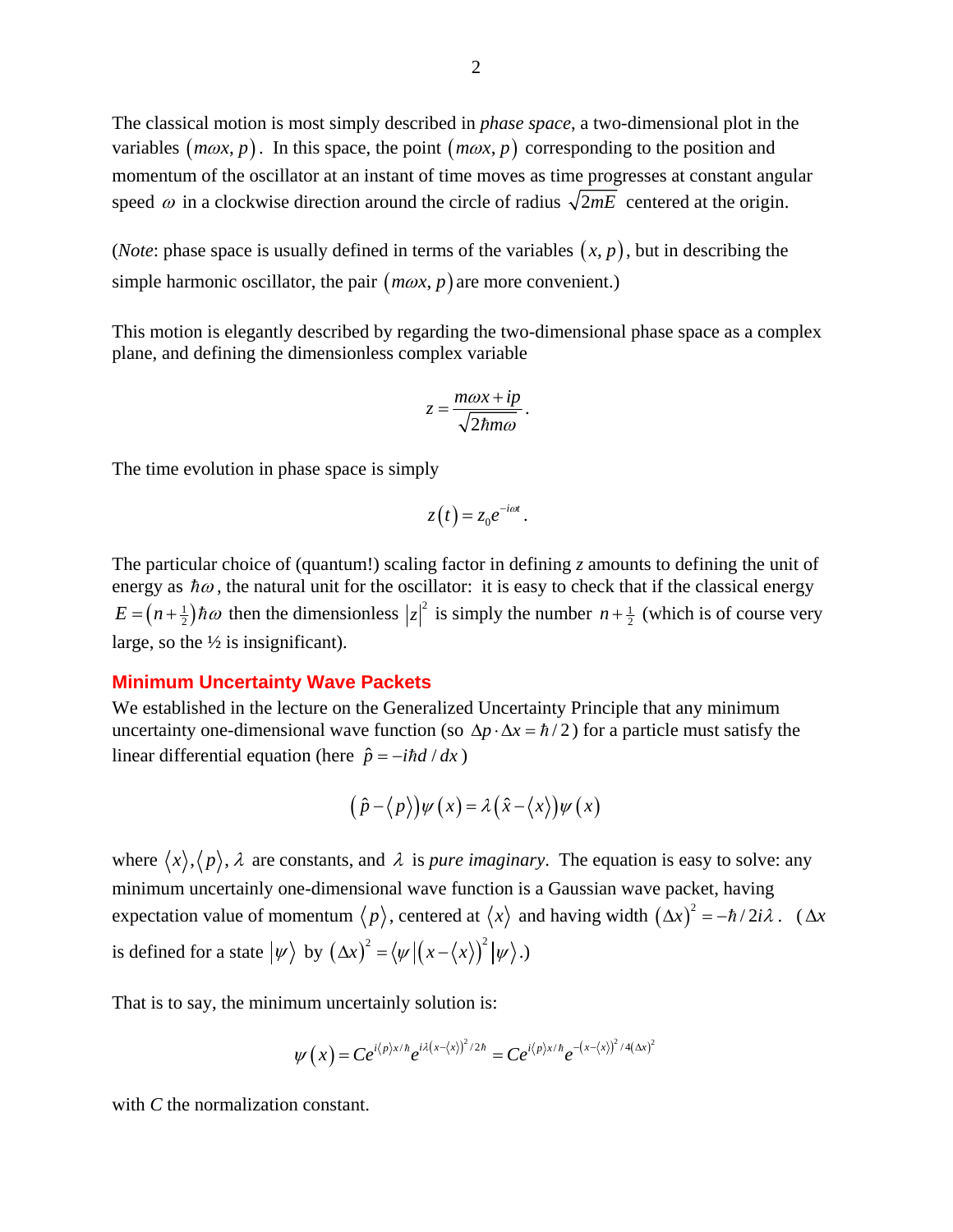In fact, the simple harmonic oscillator *ground state*  $\psi_0(x) = \left(\frac{m\omega}{\pi\hbar}\right)^{\frac{1}{4}} e^{-m\omega x^2/2\hbar}$  is just such a minimum uncertainty state, with

$$
\lambda = \text{im}\omega, \ \langle x \rangle = \langle p \rangle = 0; \ \left(\Delta x\right)^2 = \frac{\hbar}{2m\omega}, \ \left(\Delta p\right)^2 = \frac{\hbar m\omega}{2}, \ \ \Delta p \cdot \Delta x = \frac{\hbar}{2}.
$$

Furthermore, it is easy to see that the *displaced* ground state  $\psi_0(x - x_0) = Ce^{-m\omega(x - x_0)^2/2\hbar}$ , with  $\langle x \rangle = x_0$ , and writing the normalization constant  $(m\omega/\pi\hbar)^{\frac{1}{4}} = C$ , must also be a minimum uncertainty state, *with the same*  $\lambda = im\omega$ . (It satisfies the necessary differential equation.) Of course, in contrast to the ground state, this displaced state is no longer an eigenstate of the Hamiltonian, and will therefore change with time.

(Both these states,  $\langle x \rangle = x_0$  and  $\langle x \rangle = 0$ , have the same spread in *x*-space  $(\Delta x)^2 = \hbar / 2m\omega$ , and the same spread in *p*-space, the only difference in the *p* direction being a phase factor  $e^{ip(x_0)/\hbar}$  for the displaced state.)

What about the higher eigenstates of the oscillator Hamiltonian? They are *not* minimally uncertain states—for the  $n^{\text{th}}$  state,  $\Delta p \cdot \Delta x = n\hbar/2$ , as is easily checked using  $\frac{1}{2}(\Delta p)^2 / 2m = \frac{1}{2}k(\Delta x)^2 \sim \frac{1}{2}n\hbar\omega$ . So, if we construct a minimally uncertain higher energy state, it will *not* be an eigenstate of the Hamiltonian.

*Exercise*: prove  $\Delta p \cdot \Delta x = n\hbar/2$  for the *n*<sup>th</sup> energy eigenstate. (Hint: use creation and annihilation operators.)

# **Eigenstates of the Annihilation Operator are Minimum Uncertainty States**

**Notation**: We'll write

$$
\langle x(t=0)\rangle = x_0, \quad \langle p(t=0)\rangle = p_0.
$$

We restrict our attention here to *those minimum uncertainty states having the same spatial width as the oscillator ground state*—these are what we need, and these are the ones we'll show to be eigenstates of the annihilation operator. (Actually, more general minimum uncertainty states, known as squeezed states, are also interesting and important, but we'll not consider them here.)

Suppose that at  $t = 0$  the oscillator wave function is the minimum uncertainty state

$$
\psi(x,t=0) = Ce^{ip_0x/\hbar}e^{i\lambda(x-x_0)^2/2\hbar} = Ce^{ip_0x/\hbar}e^{-m\omega(x-x_0)^2/2\hbar}
$$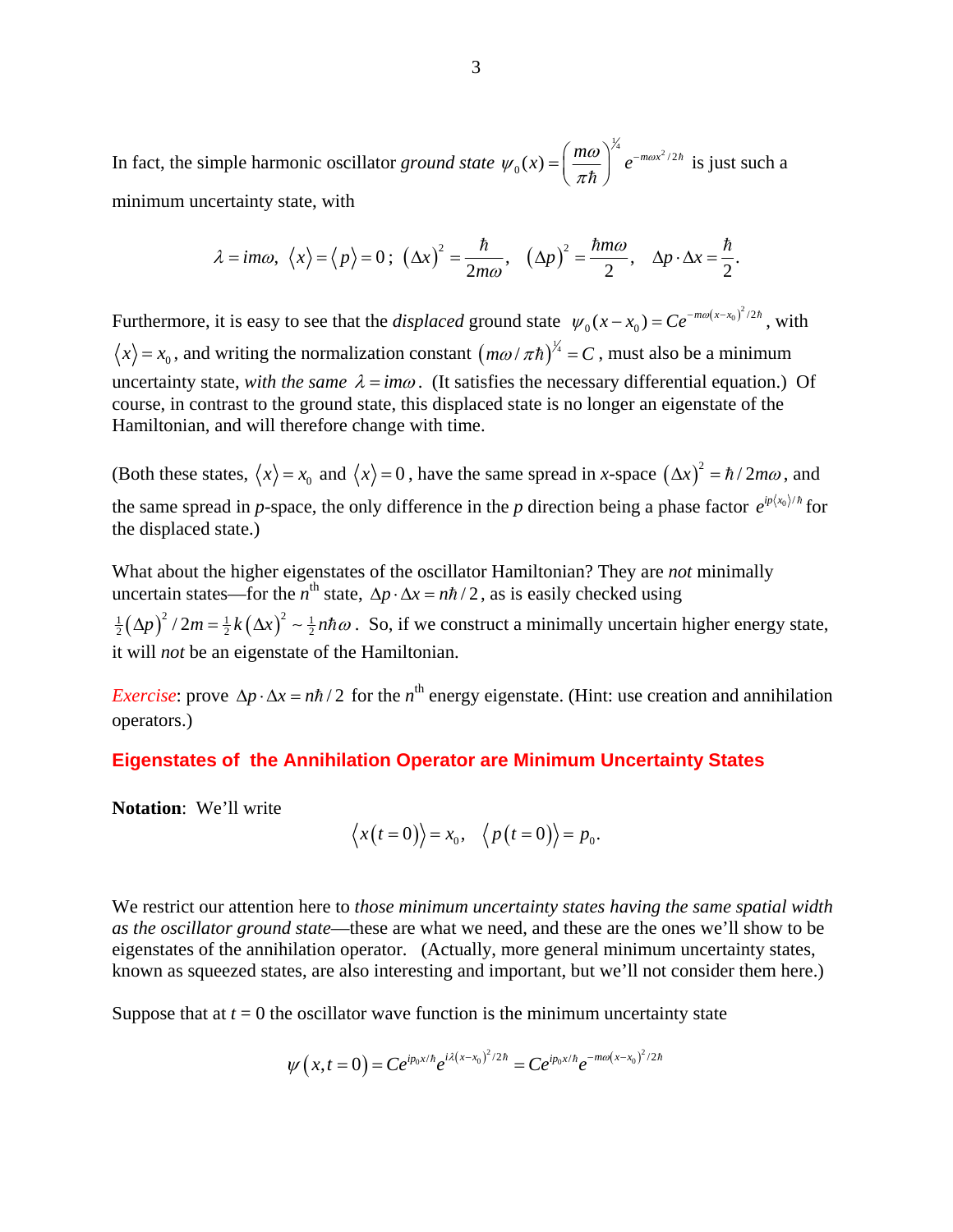centered at  $(p_0, m\omega x_0)$  in phase space (as defined above for the classical oscillator), and with  $\lambda = im\omega$  to give it the same spatial extent as the ground state.

From the preceding section, this  $\psi(x,0)$  satisfies the minimum uncertainty equation

$$
(\hat{p}-p_0)\psi(x,0)=\mathrm{im}\omega(\hat{x}-x_0)\psi(x,0).
$$

Rearranging this equation (and multiplying by  $-i$ ) shows it in a different light:

$$
(m\omega \hat{x} + i\hat{p})\psi(x,0) = (m\omega x_0 + i p_0)\psi(x,0).
$$

This is an eigenvalue equation! The wave packet  $\psi(x,0)$  is an eigenstate of the operator  $(m\omega \hat{x} + i\hat{p})$  with eigenvalue  $(m\omega x_0 + i p_0)$ . It is *not*, of course, an eigenstates of either  $\hat{p}$  or *x*ˆ taken individually.

Furthermore, the operator  $(m\omega \hat{x} + i\hat{p})$  is just a constant times the annihilation operator  $\hat{a}$ —recall

$$
\hat{a} = \frac{1}{\sqrt{2\hbar m\omega}} \left( m\omega \hat{x} + i\hat{p} \right).
$$

Therefore, this minimally uncertain initial wave packet  $\psi(x,0)$  is an eigenstate of the annihilation operator  $\hat{a}$ , with eigenvalue  $\left(\frac{m\omega x_0 + ip_0}{\sqrt{2\hbar m\omega}}\right)$ . (By the way, it's ok for  $\hat{a}$  to have complex eigenvalues, because  $\hat{a}$  is not a Hermitian operator.)

We can now make the connection with the complex plane representation of the classical operator: the eigenvalue  $(m\omega x_0 + ip_0)/\sqrt{2\hbar m\omega}$  is precisely the parameter  $z_0$  labeling the position of the classical operator in phase space in natural dimensionless units!

That is to say, a minimum uncertainty oscillator wave packet

$$
\psi(x,t=0) = Ce^{ip_0x/\hbar}e^{-m\omega(x-x_0)^2/2\hbar}
$$

centered at  $(m\omega x_0, p_0)$  in phase space and having the same spatial extent as the ground state, is an eigenstate of the annihilation operator

$$
\hat{a}\psi\left(x,t=0\right)=z_0\psi\left(x,t=0\right).
$$

with eigenvalue the position of its center in phase space, that is,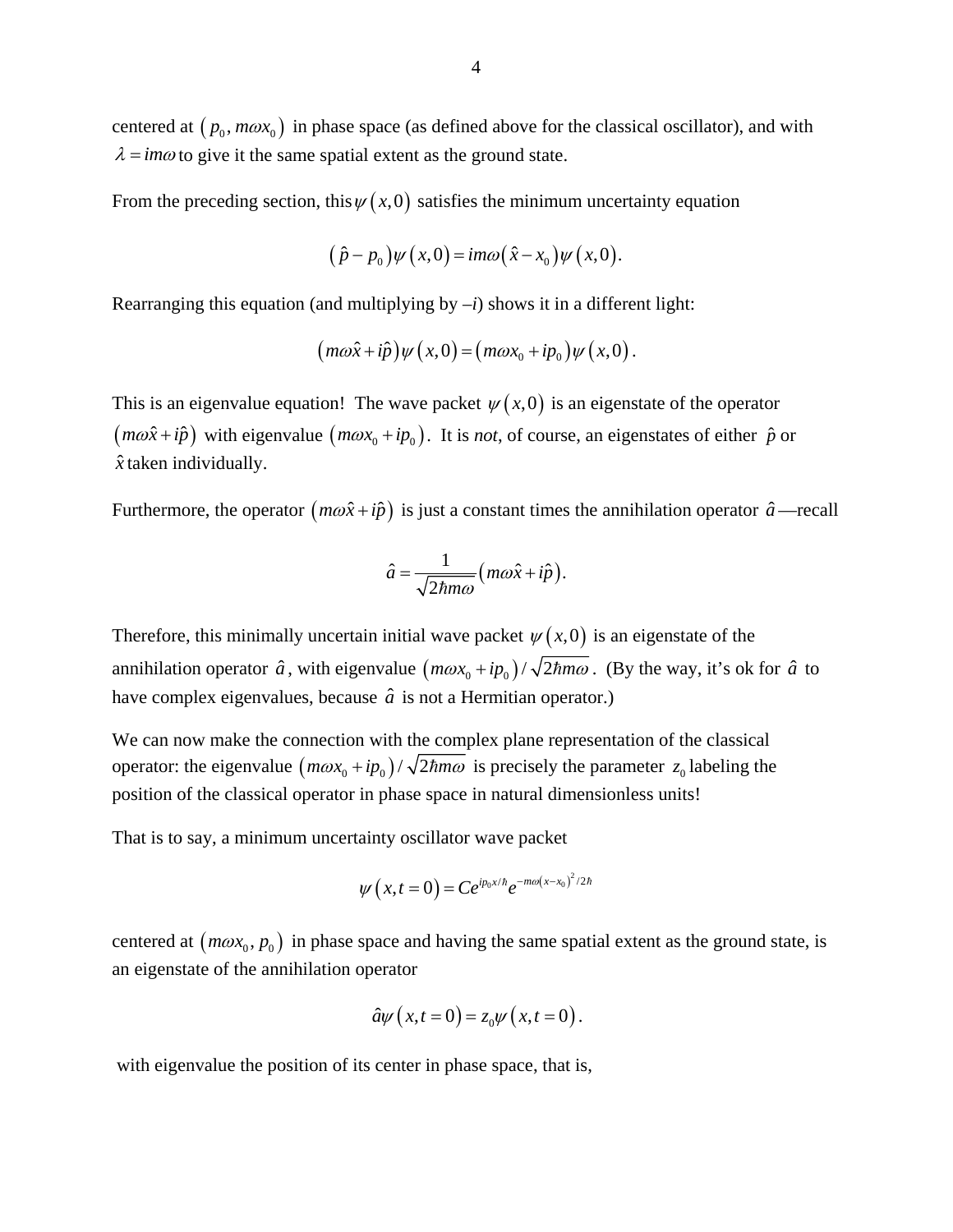$$
z_0 = \frac{m\omega x_0 + ip_0}{\sqrt{2\hbar m\omega}}.
$$

#### **Time Development of the Minimal Wave Packet**

Turning now to the *time development* of the state, it is convenient to use the ket notation

$$
\left|\psi\left(x,t=0\right)\right\rangle = \left|x_0, p_0\right\rangle
$$

with  $|x, p\rangle$  denoting a minimum uncertainly wave packet (with the same spatial width as the ground state) having those expectation values of position and momentum.

The time development of the ket, as usual, is given by

$$
\left|\psi(x,t)\right\rangle=e^{-iHt/\hbar}\left|x_{0},p_{0}\right\rangle.
$$

We shall show that  $|\psi(x,t)\rangle$  *remains* an eigenstate of the annihilation operator for all times *t*: it therefore continues to be a minimum uncertainty wave packet! (And, of course, with constant spatial extent.)

The key point in establishing this is that the annihilation operator itself has a simple time development in the Heisenberg representation,

$$
\hat{a}(t) = e^{iHt/\hbar} \hat{a} e^{-iHt/\hbar} = \hat{a} e^{-i\omega t}.
$$

To prove this, consider the matrix elements of  $\hat{a}(t)$  between any two eigenstates  $|n\rangle$  of the Hamiltonian

$$
H\left|n\right\rangle =\left(n+\frac{1}{2}\right)\hbar\omega\left|n\right\rangle
$$

so

$$
\langle m|\hat{a}(t)|n\rangle = e^{i(m+\frac{1}{2})\hbar\omega t/\hbar} \langle m|\hat{a}|n\rangle e^{-i(n+\frac{1}{2})\hbar\omega t/\hbar} = \langle n-1|\hat{a}|n\rangle e^{-i\omega t}.
$$

Since the only nonzero matrix elements of the annihilation operator  $\langle m|\hat{a}|n\rangle$  are for  $m = n - 1$ , and the energy eigenstates form a complete set, this simple time dependence is true as an *operator* equation

$$
\hat{a}(t) = e^{iHt/\hbar} \hat{a} e^{-iHt/\hbar} = \hat{a} e^{-i\omega t}.
$$

It is now easy to prove that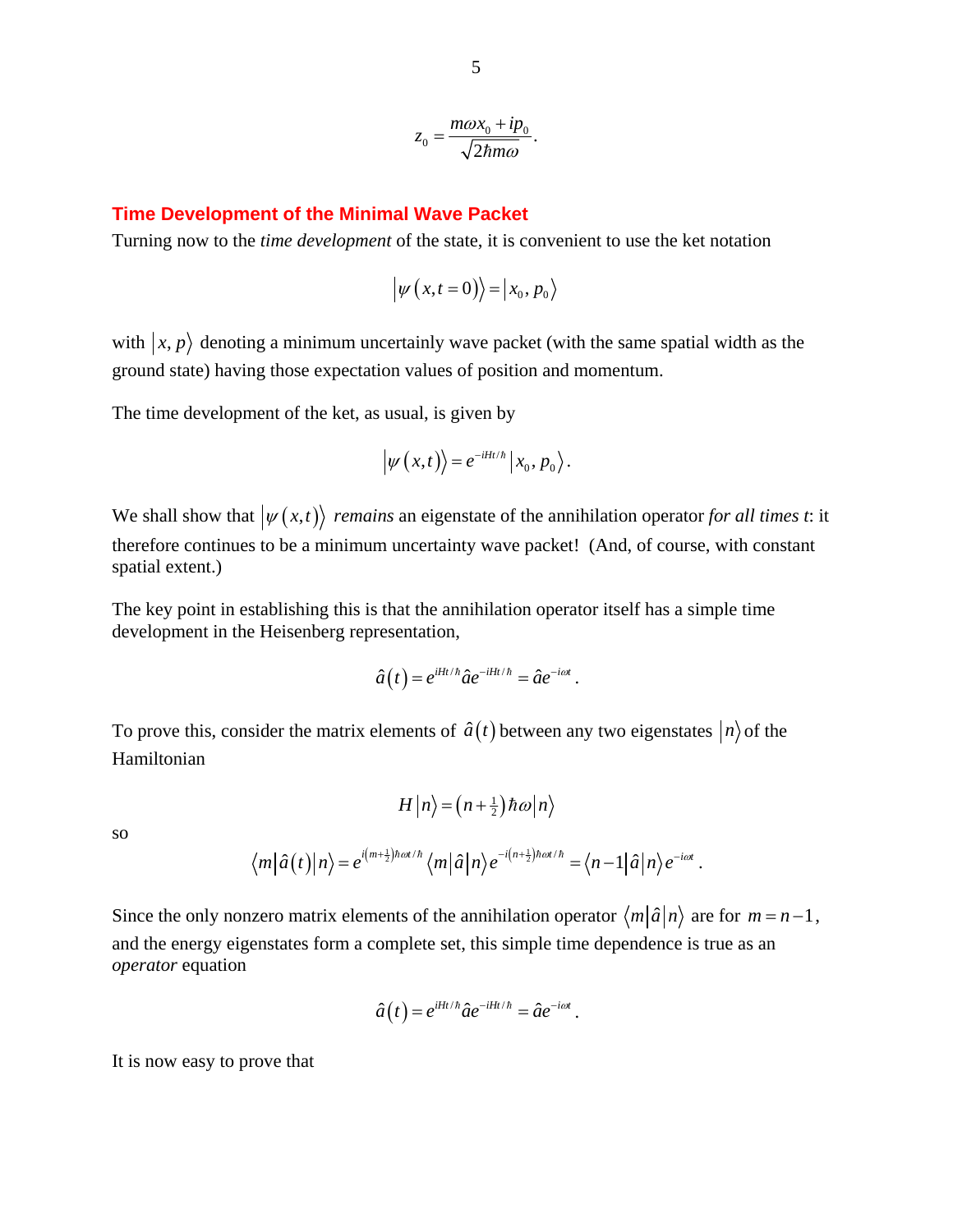$$
\left|\psi\left(x,t\right)\right\rangle=e^{-iHt/\hbar}\left|x_{0},p_{0}\right\rangle
$$

is always an eigenstate of  $\hat{a}$ :

$$
\hat{a}|\psi(x,t)\rangle = \hat{a}e^{-iHt/\hbar}|x_0, p_0\rangle
$$
  
\n
$$
= e^{-iHt/\hbar} (e^{iHt/\hbar} \hat{a}e^{-iHt/\hbar})|x_0, p_0\rangle
$$
  
\n
$$
= e^{-iHt/\hbar} e^{-i\omega t} \hat{a}|x_0, p_0\rangle
$$
  
\n
$$
= e^{-iHt/\hbar} e^{-i\omega t} (m\omega x_0 + ip_0) / \sqrt{2\hbar m\omega}|x_0, p_0\rangle
$$
  
\n
$$
= (e^{-i\omega t} (m\omega x_0 + ip_0) / \sqrt{2\hbar m\omega})|\psi(x,t)\rangle.
$$

Therefore the annihilation operator, which at  $t = 0$  had the eigenvalue

$$
z_0 = (m\omega x_0 + ip_0) / \sqrt{2\hbar m\omega} ,
$$

corresponding to a minimal wave packet centered at  $(m\omega x_0, p_0)$  in phase space, evolves in time *t* to another minimal packet (because it's still an eigenstate of the annihilation operator), and writing

$$
\left|\left\langle x(t)\right\rangle,\left\langle p(t)\right\rangle\right\rangle=e^{-iHt/\hbar}\left|x_{0},p_{0}\right\rangle,
$$

the new eigenvalue of  $\hat{a}$ 

$$
z(t) = \frac{(m\omega\langle x(t)\rangle + i\langle p(t)\rangle)}{\sqrt{2\hbar m\omega}} = \frac{(m\omega x_0 + ip_0)}{\sqrt{2\hbar m\omega}}e^{-i\omega t} = z(0)e^{-i\omega t}.
$$

Therefore, the center of the wave packet in phase space follows the classical path in time. This is made explicit by equating real and imaginary parts:

$$
\langle x(t) \rangle = x_0 \cos \omega t + (p_0 / m\omega) \sin \omega t,
$$
  
 
$$
\langle p(t) \rangle = p_0 \cos \omega t - m\omega x_0 \sin \omega t.
$$

So we've found Schrödinger's "best possible" quantum description of a classical oscillator.

#### **A Remark on Notation**

We have chosen to work with the original position and momentum variables, and the complex parameter expressed as a function of those variables, throughout. We could have used the dimensionless variables introduced in the lecture on the simple harmonic oscillator,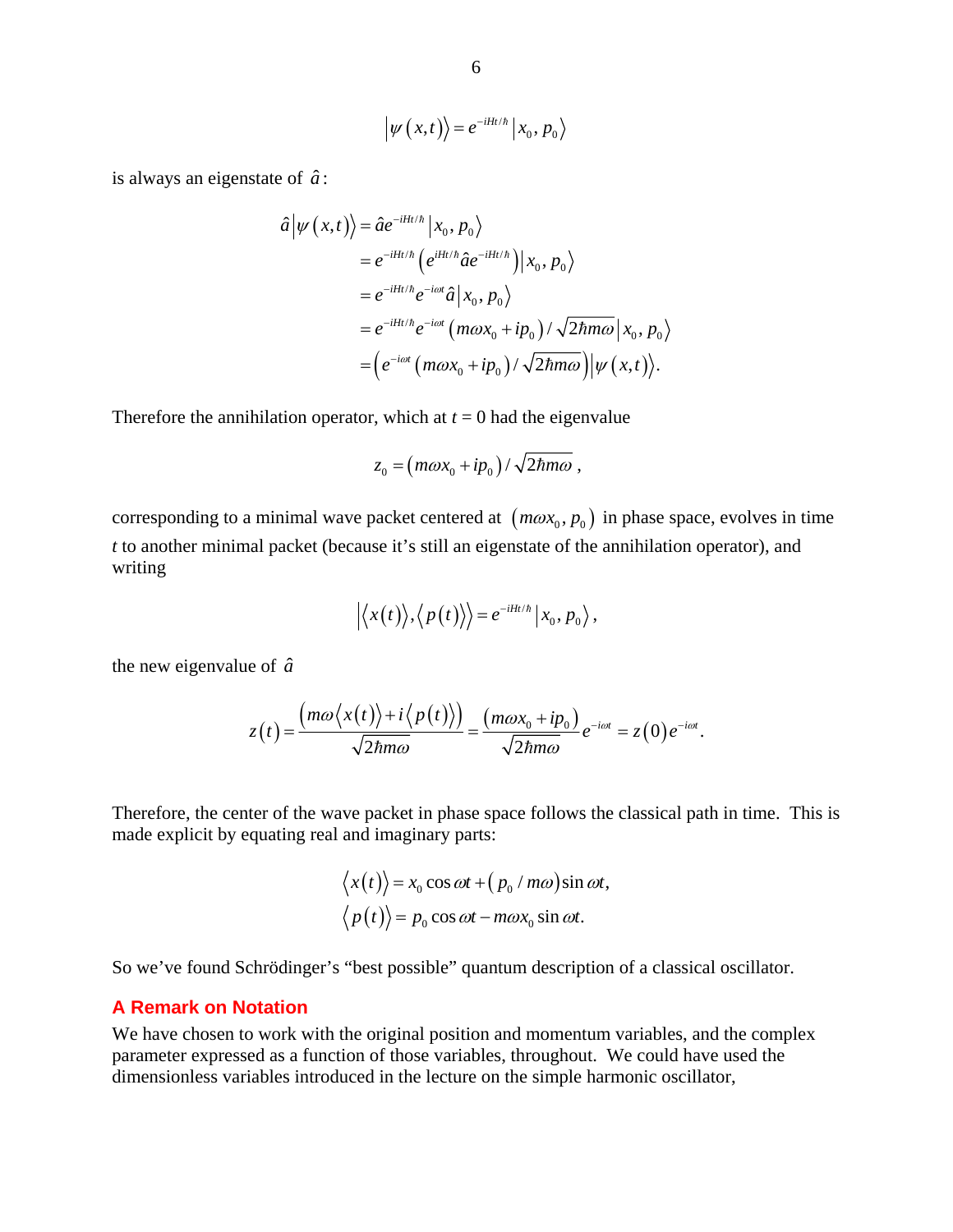$\zeta = x/b = x\sqrt{m\omega/\hbar}$ ,  $\pi = bp/\hbar = p/\sqrt{\hbar m\omega}$ ,  $\hat{a} = (\hat{\zeta} + i\hat{\pi})/\sqrt{2}$ . This would of course also give  $z = (\xi + i\pi)/\sqrt{2}$ , a more compact representation, but one more thing to remember.

It's also common to denote the eigenstates of  $\hat{a}$  by  $\alpha$ ,  $\hat{a}|\alpha\rangle = \alpha|\alpha\rangle$ , very elegant, but we've used *z* to keep reminding ourselves that this eigenvalue, unlike most of those encountered in quantum mechanics, is a complex number. Finally, some use the dimensionless variables  $X = \sqrt{\frac{2\hbar}{m\omega}} x$ ,  $P = \sqrt{\frac{1}{(2m\omega\hbar)}} p$ , differing from  $\xi, \pi$  by a factor of  $\sqrt{2}$ . The eigenvalue equation for the annihilation operator is very neat in this notation:  $\hat{a}|z\rangle = (X + iP)|z\rangle$ . We've avoided it, though, because our recommended textbook, Shankar, uses *X*, *P* for the ordinary position and momentum operators.

#### **The Translation Operator**

It's worth repeating the exercise for the simple case of the oscillator initially at rest a distance  $x_0$ from the center. This gives a neat tie-in with the *translation* operator (defined below).

Let us then take the initial state to be

$$
\psi(x,0) = Ce^{-m\omega(x-x_0)^2/2\hbar} = \psi_0(x-x_0)
$$

where  $\psi_0(x)$  is the ground state wave function—so we've moved the packet to the right by  $x_0$ .

Now do a Taylor series expansion (taking  $x_0$  to be the variable!):

$$
\psi_0(x - x_0) = \psi_0(x) - x_0 \frac{d}{dx} \psi_0(x) + \frac{x_0^2}{2!} \frac{d^2}{dx^2} \psi_0(x) - \dots
$$
  
=  $e^{-x_0} \frac{d}{dx} \psi_0(x)$ .

It's clear from this that the *translation operator*  $e^{-x_0} \frac{d}{dx}$  shifts the wave function a distance  $x_0$  to the right.

Since  $\hat{p} = -i\hbar d / dx$ , the translation operator can also be written as  $e^{-ix_0\hat{p}/\hbar}$ , and from this it can be expressed in terms of  $\hat{a}$ ,  $\hat{a}^{\dagger}$ , since

$$
\hat{a} = \frac{1}{\sqrt{2\hbar m\omega}} \big( m\omega \hat{x} + i\hat{p} \big), \quad \hat{a}^{\dagger} = \frac{1}{\sqrt{2\hbar m\omega}} \big( m\omega \hat{x} - i\hat{p} \big),
$$

 $(\hat{p}, \hat{x})$  being Hermitian) so

$$
\hat{p} = i \sqrt{\frac{\hbar m \omega}{2}} \left( \hat{a}^\dagger - \hat{a} \right).
$$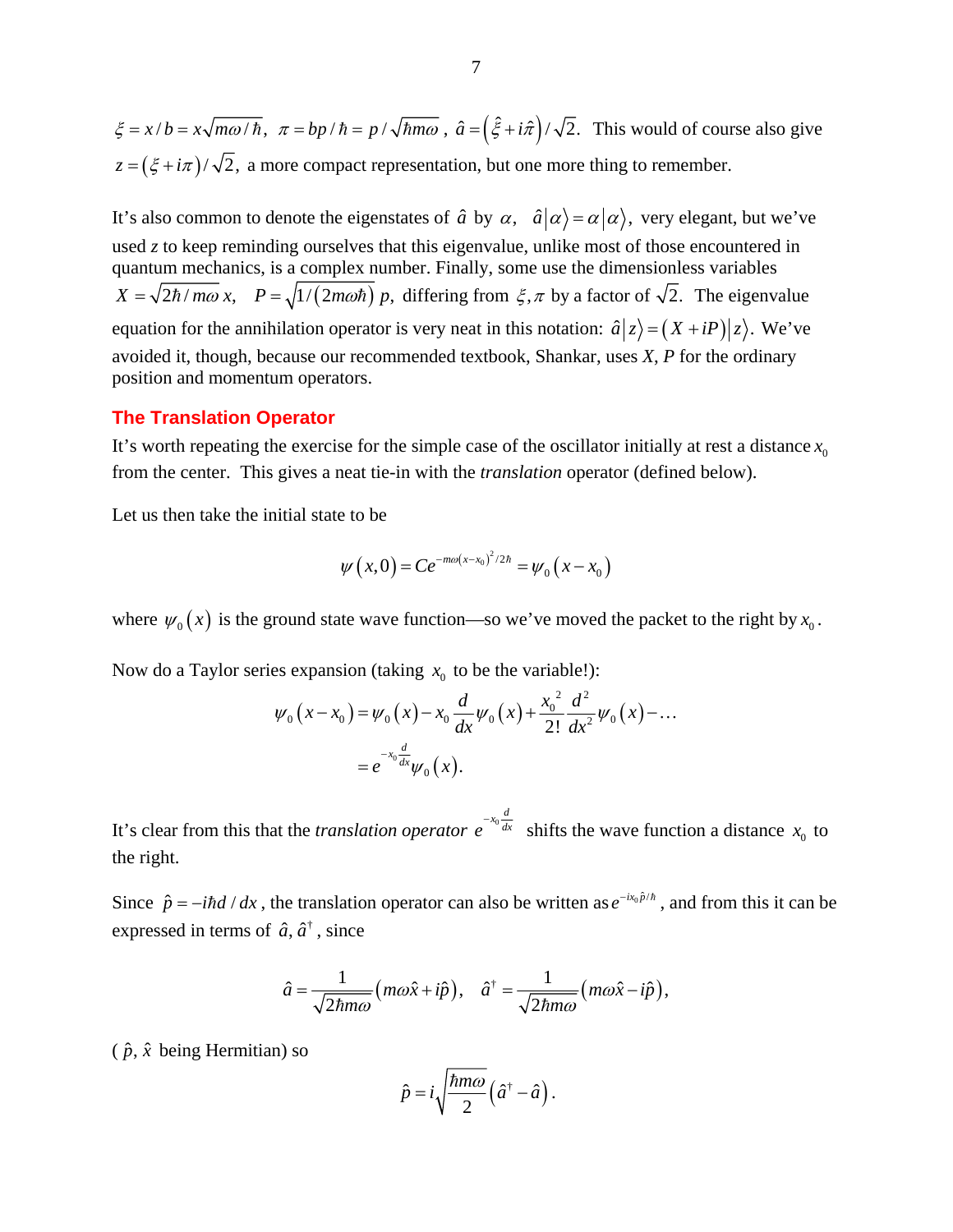Therefore the displaced ground state wave function can be written

$$
\psi_0(x - x_0) = e^{-ix_0\hat{p}/\hbar}\psi_0(x)
$$
  
=  $e^{x_0\sqrt{m\omega/2\hbar}(\hat{a}^{\dagger} - \hat{a})}\psi_0(x)$   
=  $e^{z_0(\hat{a}^{\dagger} - \hat{a})}\psi_0(x)$ 

for *real*  $z_0 = x_0 \sqrt{m\omega/2\hbar}$ , since  $p_0$  is zero for this initial state (the wave function is real).

In the ket notation, we have established that the minimal uncertainty state centered at  $x_0$ , and having zero expectation value for the momentum, is

$$
\big| x_0, 0 \big\rangle = e^{z_0 \left( \hat{a}^\dagger - \hat{a} \right)} \big| 0, 0 \big\rangle.
$$

But it's not exactly obvious that this is an eigenstate of  $\hat{a}$  with eigenvalue  $z_0$ ! (As it must be.)

It's worth seeing how to prove that just from the properties of the operators—but to do that, we need a couple of theorems concerning exponentials of operators given in the Appendix.

First, if the commutator [*A*,*B*] commutes with *A* and *B*, then  $e^{A+B} = e^{A}e^{B}e^{-\frac{1}{2}[A,B]}$ . This result simplifies the right hand side of the above equation, for

$$
e^{z_0(\hat{a}^{\dagger}-\hat{a})}\Big|0,0\rangle = e^{z_0\hat{a}^{\dagger}}e^{-z_0\hat{a}}e^{-z_0^2\big[\hat{a}^{\dagger},\hat{a}\big]/2}\Big|0,0\rangle
$$
  
=  $e^{-z_0^2/2}e^{z_0\hat{a}^{\dagger}}\Big|0,0\rangle$ 

where we have used  $e^{-z_0 \hat{a}} |0,0\rangle = |0,0\rangle$ .

This is simpler, but it's still not obvious that we have an eigenstate of  $\hat{a}$ : we need the commutator  $\left[ \hat{a}, e^{z_0 \hat{a}^\dagger} \right]$ .

The second theorem we need is: if the commutator of two operators  $[A, B] = c$  itself commutes with *A* and *B*, then

$$
\[A,e^{\lambda B}\] = \lambda c e^{\lambda B}.
$$

(This is easily proved by expanding the exponential—see the Appendix.)

Applying this to our case,

$$
\left[\hat{a},e^{z_0\hat{a}^\dagger}\right] = z_0e^{z_0\hat{a}^\dagger}.
$$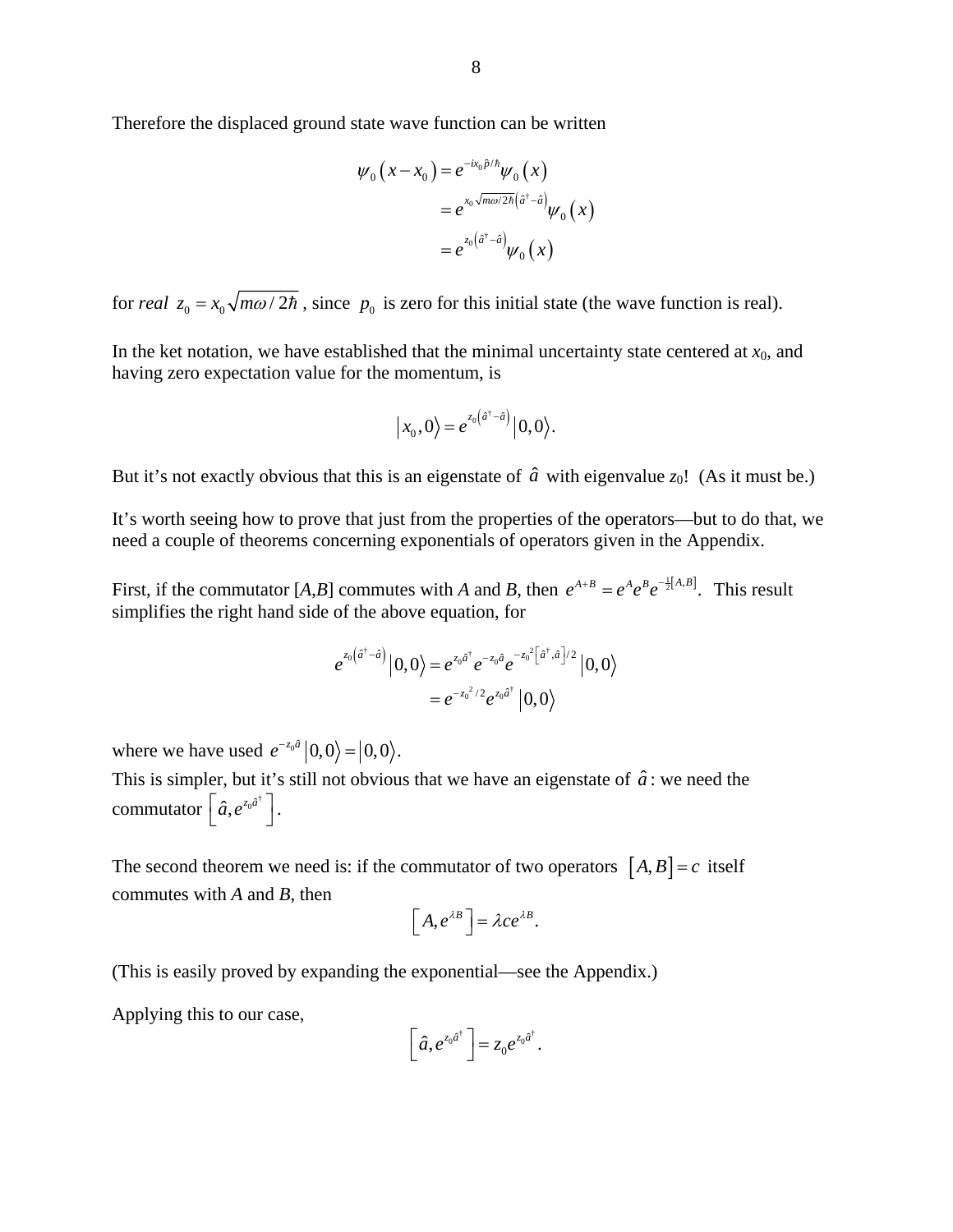It follows immediately that  $e^{-z_0^2/2}e^{z_0\hat{a}^{\dagger}}|0,0\rangle$  is indeed an eigenstate of  $\hat{a}$  with eigenvalue  $z_0 = x_0 \sqrt{m\omega/2\hbar}$ . (It must also be correctly normalized because the translation  $\langle x_0, 0 \rangle = e^{z_0(\hat{a}^{\dagger} - \hat{a})} |0, 0 \rangle$  is a unitary operation for real  $z_0$ .)

How do we generalize this translation operator to an arbitrary state, with nonzero  $\langle x \rangle$ ,  $\langle p \rangle$ ? Thinking in terms of the complex parameter space *z*, we need to be able to move in both the *x* and the *p* directions, using both  $\hat{p} = -i\hbar d/dx$  and  $\hat{x} = i\hbar d/dp$ . This is slightly tricky since these operators do not commute, but their commutator is just a number, so (using the theorem proved in the Appendix) this will only affect the overall normalization.

Furthermore, both  $\hat{p}$  and  $\hat{x}$  are combinations of  $\hat{a}$ ,  $\hat{a}^{\dagger}$ , so for the generalization of  $e^{-i(x_0)\hat{p}/\hbar}$  from real  $x_0$  to complex z to be unitary, it must have an *antihermitian* combination of  $\hat{a}$ ,  $\hat{a}^\dagger$  in the exponent—a unitary operator has the form  $U = e^{iH}$ , where *H* is Hermitian, so *iH* is antihermitian.

We are led to the conclusion that

$$
\left|\langle p\rangle,\langle x\rangle\right\rangle=e^{\left(z\hat{a}^{\dagger}-z^*\hat{a}\right)}\left|0\right\rangle=\left|z\right\rangle,
$$

conveniently labeling the coherent state using the complex parameter *z* of its center in phase space. Since this generalized translation operator is unitary, the new state is automatically correctly normalized.

# **How Do These States Relate to the Energy Eigenstates?**

The equation above suggests the possibility of representing the displaced state  $|z\rangle$  in the standard energy basis  $|n\rangle$ . We can simplify with the same trick used for the spatial displacement case in the last section, that is, the theorem  $e^{A+B} = e^A e^B e^{-\frac{1}{2}[A,B]}$  where now  $A = z\hat{a}^{\dagger}$ ,  $B = -z^* \hat{a}$ :

$$
|z\rangle = e^{z\hat{a}^\dagger - z^*\hat{a}}|0\rangle = e^{-|z|^2/2}e^{z\hat{a}^\dagger}e^{-z^*\hat{a}}|0\rangle = e^{-|z|^2/2}e^{z\hat{a}^\dagger}|0\rangle
$$

using  $e^{-z^a}$   $|0\rangle = |0\rangle$  since  $\hat{a}|0\rangle = 0$ .

It is now straightforward to expand the exponential:

$$
|z\rangle = e^{-|z|^2/2} e^{z\hat{a}^\dagger} |0\rangle = e^{-|z|^2/2} \left(1 + z a^\dagger + \frac{\left(za^\dagger\right)^2}{2!} + \dots\right) |0\rangle
$$

and recalling that the normalized energy eigenstates are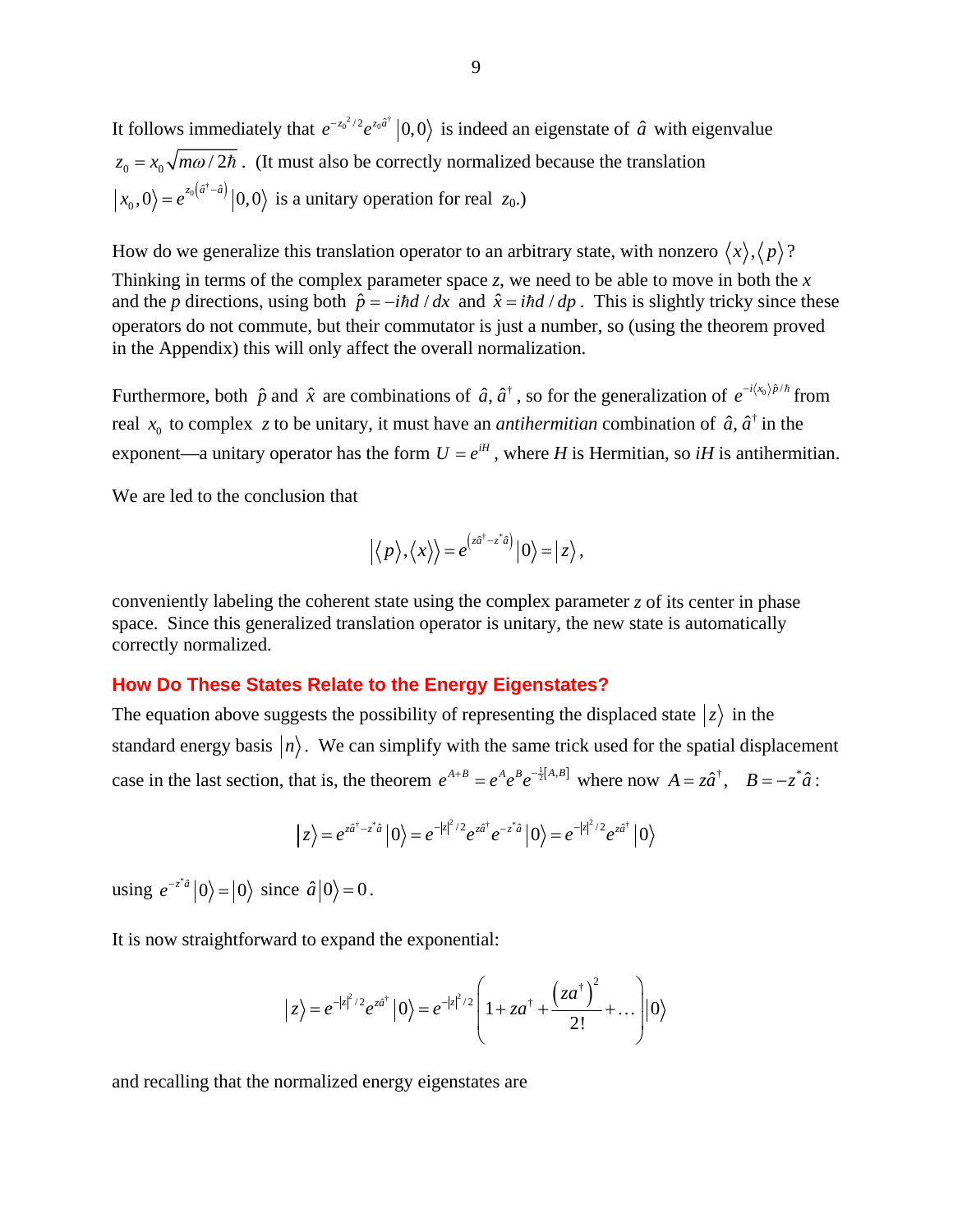we find

$$
|n\rangle = \frac{\left(a^{\dagger}\right)^n}{\sqrt{n!}}|0\rangle
$$

$$
|z\rangle = e^{-|z|^2/2} \bigg( |0\rangle + z |1\rangle + \frac{z^2}{\sqrt{2!}} |2\rangle + \frac{z^3}{\sqrt{3!}} |3\rangle + \dots \bigg).
$$

*Exercise*: Check that this state is correctly normalized, and is an eigenstate of  $\hat{a}$ .

## **Time Development of an Eigenstate of** *a* **Using the Energy Basis**

Now that we have expressed the eigenstate  $|z\rangle$  as a sum over the eigenstates  $|n\rangle$  of the Hamiltonian, finding its time development in this representation is straightforward.

Since  $|n(t)\rangle = e^{-in\omega t} |n\rangle$ ,

$$
\left|z(t)\right\rangle = e^{-|z_0|^2/2}\left(|0\rangle + z_0e^{-i\omega t}|1\rangle + \frac{z_0^2e^{-2i\omega t}}{\sqrt{2!}}|2\rangle + \frac{z_0^3e^{-3i\omega t}}{\sqrt{3!}}|3\rangle + \dots\right)
$$

which can be written

$$
\left|z(t)\right\rangle = e^{-|z_0|^2/2}e^{z_0e^{-i\omega t}\hat{a}^\dagger}\left|0\right\rangle,
$$

equivalent to the result  $z(t) = z_0 e^{-i\omega t}$  derived earlier.

## **Some Properties of the Set of Eigenstates of** *a*

In quantum mechanics, any physical variable is represented by a Hermitian operator. The eigenvalues are real, the eigenstates are orthogonal (or can be chosen to be so for degenerate states) and the eigenstates for a complete set, spanning the space, so any vector in the space can be represented in a unique way as a sum over these states.

The operator  $\hat{a}$  is not Hermitian. Its eigenvalues are *all the numbers in the complex plane*. The eigenstates belonging to different eigenvalues are never orthogonal, as is immediately obvious on considering the ground state and a displaced ground state. The overlap does of course decrease rapidly for states far away in phase space.

The state overlap can be computed using  $|z\rangle = e^{-|z|^2/2} e^{z\hat{a}^\dagger} |0\rangle$ :

$$
\langle w|z\rangle = \langle 0|e^{w^*\hat{a}}e^{-|w|^2/2}e^{-|z|^2/2}e^{z\hat{a}^{\dagger}}|0\rangle
$$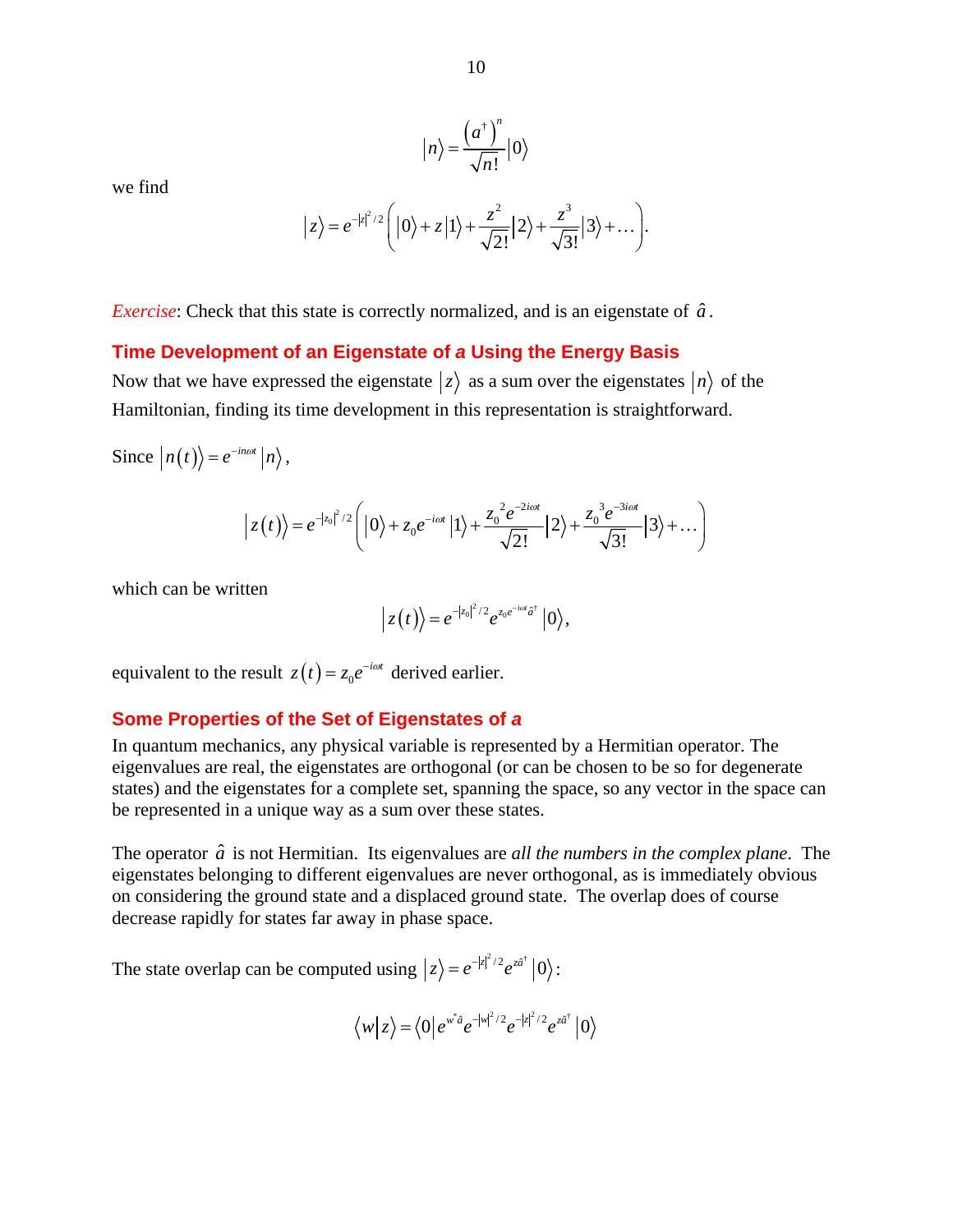and we can then switch the operators  $e^{-w^*\hat{a}}$ ,  $e^{z\hat{a}^{\dagger}}$  using the theorem from the Appendix  $e^{B}e^{A} = e^{A}e^{B}e^{-[A,B]}$ , then since  $\langle 0|\hat{a}^{\dagger} = \hat{a}|0\rangle = 0$ , we're left with

$$
\langle w|z\rangle = \langle 0|e^{w^*z}e^{-|w|^2/2}e^{-|z|^2/2}|0\rangle,
$$

from which

$$
\left|\left\langle w\right|z\right\rangle\right|^2=e^{-|w-z|^2}.
$$

Finally, using  $|z\rangle = e^{-|z|^2/2} \left( |0\rangle + z|1\rangle + \frac{z^2}{\sqrt{z^2}} |2\rangle + \frac{z^3}{\sqrt{z^3}} |3\rangle \right)$  $2!$   $\sqrt{3}!$  $\langle z \rangle = e^{-|z|^2/2} \left( |0\rangle + z|1\rangle + \frac{z^2}{\sqrt{2}} |2\rangle + \frac{z^3}{\sqrt{2}} |3\rangle + \frac{z^2}{\sqrt{2}} |3\rangle \right)$  $\begin{pmatrix} 1 & 1 & 1 \\ 1 & 1 & 1 \end{pmatrix}$   $\sqrt{2!}$   $\begin{pmatrix} 1 & 1 & 1 \\ 1 & 1 & 1 \end{pmatrix}$ ...,, we can construct a unit operator using the  $|z\rangle$ ,

$$
I = \iint \frac{dxdy}{\pi} |z\rangle \langle z|
$$

where the integral is over the whole complex plane  $z = x + iy$  (this *x* is not, of course, the original position *x*, recall for the wave function just displaced along the axis  $z_0 = x_0 \sqrt{m\omega/2\hbar}$ . Therefore, the  $|z\rangle$  span the whole space.

## **Appendix: Some Exponential Operator Algebra**

Suppose that the commutator of two operators *A*, *B*

$$
[A,B]=c,
$$

where *c* commutes with *A* and *B*, usually it's just a number, for instance 1 or  $i\hbar$ . Then

$$
[A,e^{\lambda B}] = [A,1+\lambda B + (\lambda^2/2!)B^2 + (\lambda^3/3!)B^3 + ...]
$$
  
=  $\lambda c + (\lambda^2/2!)2Bc + (\lambda^3/3!)3B^2c + ...$   
=  $\lambda ce^{\lambda B}$ .

That is to say, the commutator of *A* with  $e^{\lambda B}$  is proportional to  $e^{\lambda B}$  itself.

That is reminiscent of the simple harmonic oscillator commutation relation  $[H, a^{\dagger}] = \hbar \omega a^{\dagger}$ which led directly to the ladder of eigenvalues of *H* separated by  $\hbar \omega$ . Will there be a similar "ladder" of eigenstates of *A* in general?

Assuming A (which is a general operator) has an eigenstate  $|a\rangle$  with eigenvalue a,

$$
A|a\rangle = a|a\rangle.
$$